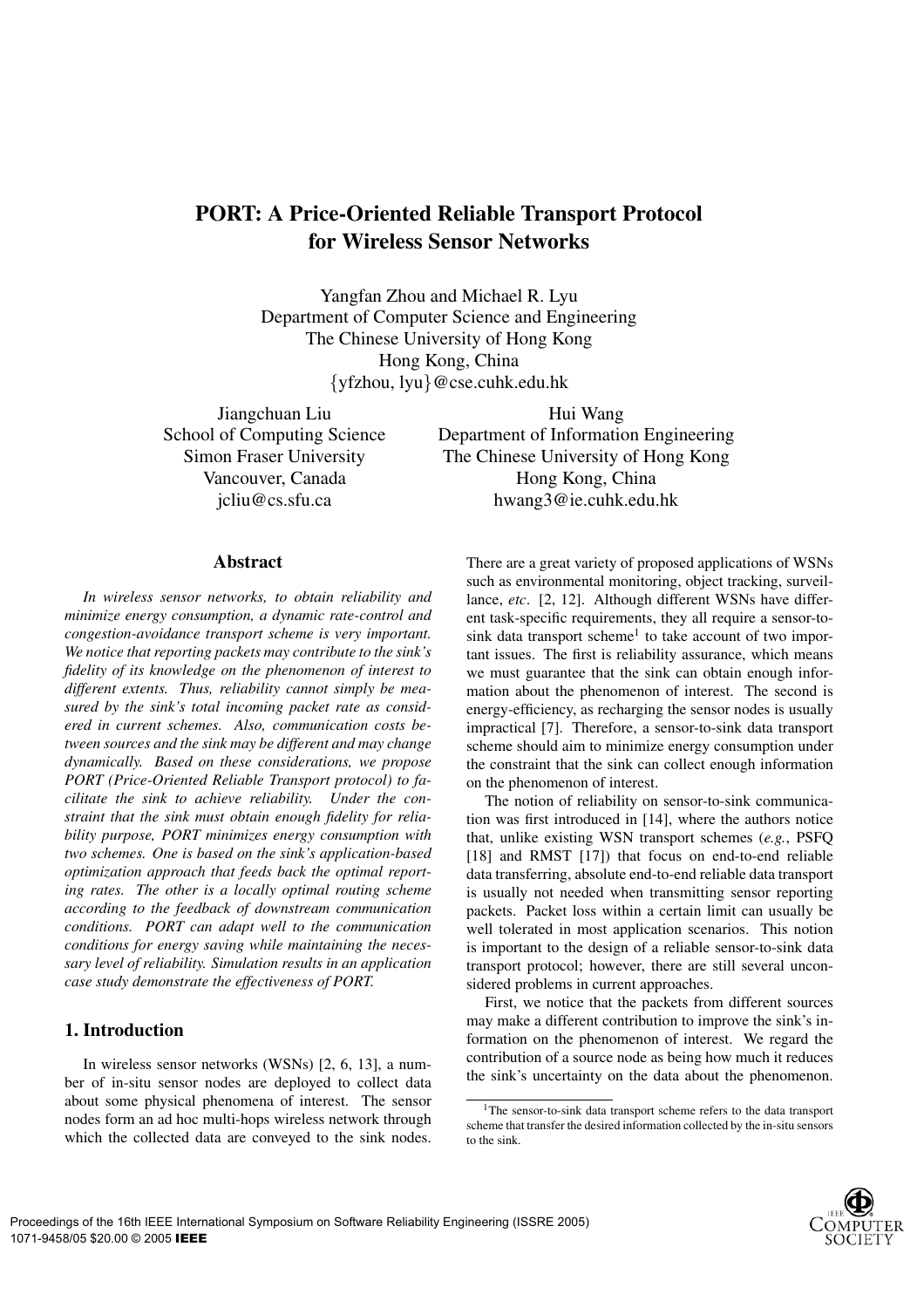Thus reliability cannot simply be measured by the total incoming packet rate, as considered in current approaches, *e.g.*, ESRT (Event-to-Sink Reliable Transport) [14]. Instead, it should be assured with the cooperation of a reliable sensor-to-sink data transport scheme and network applications.

Second, to achieve reliability, ESRT adjusts the report rates of sources in an undifferentiated manner. But, as the communication cost from different sources to the sink may be different and may change dynamically, and also the contributions of packets from different sources are also different, adjusting the report rates of the sensor nodes in an undifferentiated manner is not the most energy-efficient way to increase the knowledge of the phenomenon. It is therefore necessary to bias the reporting rates of the sources.

Third, to minimize energy consumption, we must avoid links with high communication costs. Congestion always results in an increase in communication cost, and so congestion control is vital to minimize energy consumption. ESRT proposes to avoid congestion in an end-to-end manner by reducing reporting rates. CODA [19] also proposes to avoid congestion by slowing down sending rates. However, slowing down sending rates may cause the sink to receive fewer packets, which may yield in insufficient information on the phenomenon of interest. In this case, the sink will ask for higher reporting rates and that may cause congestion again if a reliability control mechanism like what ESRT proposes is employed. Therefore, besides an end-to-end congestionavoidance mechanism, an in-network congestion-avoidance mechanism is also necessary.

In this paper, we aim to address these problems by providing a Price-Oriented Reliable Transport protocol (PORT). PORT is based on the following assumptions.

- The sensor reporting traffic lasts for a considerable duration.
- The sink is aware of the sources of the data packets; *i.e.*, the sink can identify where a packet originates.
- The sink is aware of the information a packet carries.

The first assumption means source sensor nodes would keep reporting data on the phenomenon of interest for a long period of time. It is generally valid because in most application scenarios such as environmental monitoring, object tracking, surveillance, *etc.*, WSNs are employed to provide continuous data streaming about the phenomenon of interest.

The second assumption is also reasonable in most application scenarios. This is because of two reasons. First, it is usually necessary for the sink to know the physical location of the phenomenon. Where a packet originates provides information on where the phenomenon of interest is taking place. Second, the sink should usually fuse the data packets it has received. Each source node should be identified in order to provide information on how to fuse the packets. Note that PORT does not require a heavy-weighted address-based approach. It only requires the sink can identify different sources which are reporting data on the same phenomenon. This can be achieved, for example, by randomly generating an identifier and embedding it in reporting packets when a node is sensing and reporting the phenomenon of interest.

The third assumption means that the sink knows how a packet can improve its knowledge on the phenomenon of interest. It is true as the sink is where data packets are interpreted.

PORT employs *node price*, which is defined as the total number of transmission attempts across the network needed to achieve successful packet delivery from a node <sup>2</sup> to the sink, to measure the communication cost from a node to the sink.

Under the constraint that the sink must obtain enough information, PORT dynamically feeds back the optimal reporting rate to each source according to the current contribution of the packets from each source and the node price of each source.

Based on the neighboring nodes' feedback of their node prices and the loss rates of the links between the neighbors and the node, an in-network node dynamically allocates its outgoing traffic to avoid high loss rate paths (which are probably caused by congestion). PORT, in this way, alleviate congestion in an in-network manner. Also, congestion will increase the node price of the sources. The source reporting rate control mechanism of PORT is aware of node prices of the sources, and can decide to adjust the source reporting rates (it might slow down one with a high node price and speed up one with a low node price) with a guarantee that the sink can still obtain enough information. Hence, with this in-network congestion-avoidance mechanism and this end-to-end reporting-rate adjustment mechanism, PORT provides a good congestion-avoidance mechanism.

The rest of this paper is organized as follows. Section 2 briefly surveys the related work. Section 3 discusses the requirements that a reliable sensor-to-sink data transport scheme should fulfill. In Section 4, we provide the design considerations of PORT. In Section 5, we elaborate the implementation of PORT. Section 6 evaluates our mechanism with NS-2 in an application case. We conclude the paper in Section 7.

## **2. Related Work**

In traditional TCP/IP networks, data transport mechanism is implemented with an address-based end-to-end data communication concept. But, this is not appropriate for WSNs not only because of the need to simplify the implementation, but also to save energy [11]. This consideration



<sup>2</sup>Successful packet delivery from a node means that the packet from the node arrives at the sink successfully.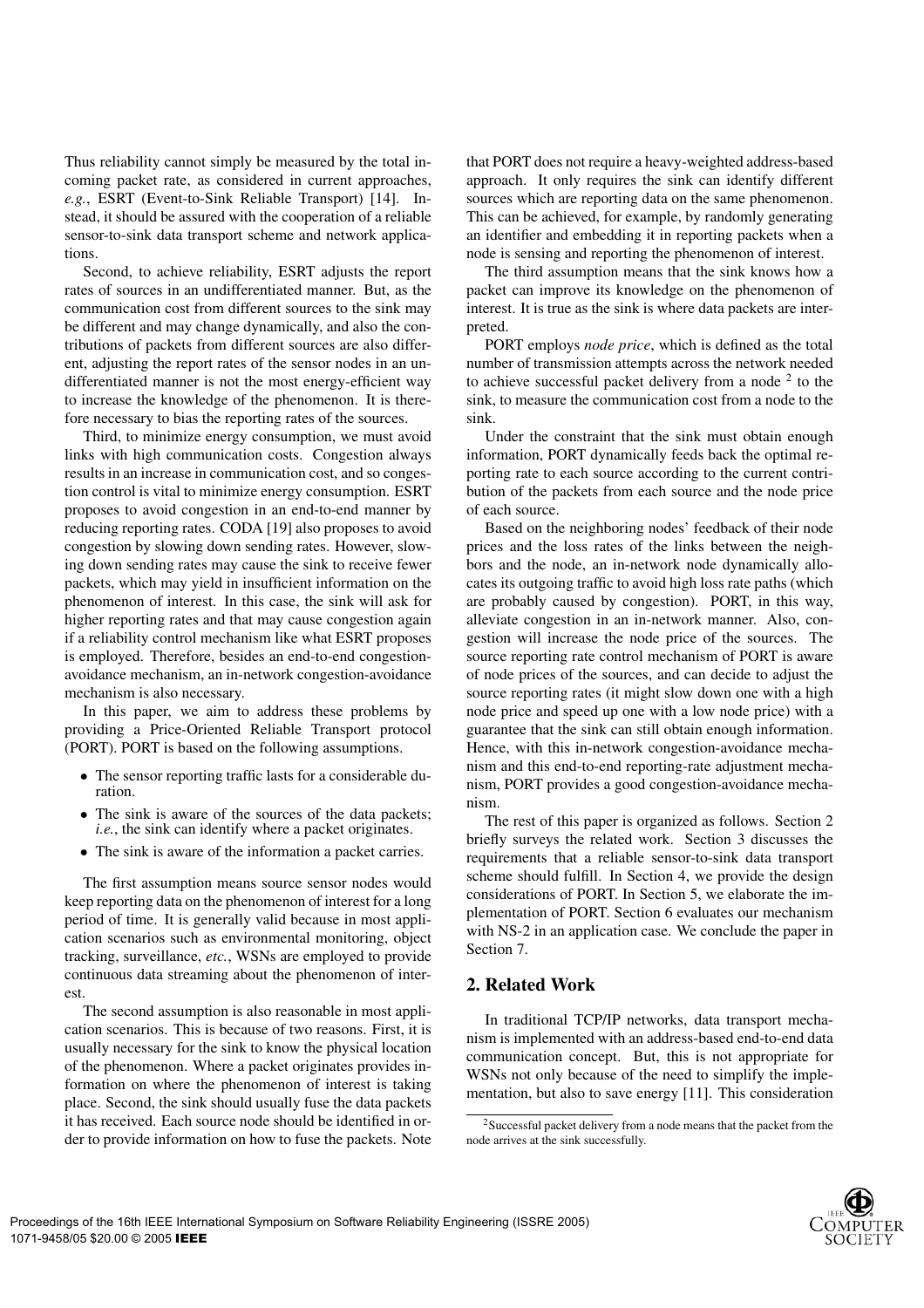has led to the development of a well-received concept: datacentric communication [1, 11].

Data-centric schemes deliver sensor data throughout the network with an application specific naming scheme for the data. Routing paths are constructed on-demand based on the specific task and the data packets are routed according to the data they carry. A representative example of data-centric routing is directed diffusion [11]. In directed diffusion, the sink requests its data of interest by broadcasting its *interests*. The interest packets are flooded throughout the network and the nodes set up *gradients* to save the data-centric routing information. Using the gradient filter, directed diffusion conveys sensor reporting data to the sink. The reporting packets might be delivered to the sink along multiple paths. The sink determines the best path and increases the desired reporting rate along this path. This process is called path *reinforcement*. Directed diffusion can periodically reinitiate the reinforcement process to find the new best path. Many other schemes (*e.g.*, [4, 5, 10, 15, 16]) have been proposed based on directed diffusion or similar concepts (work in [1] provides a good survey on routing protocols for WSNs). But, most of the work does not consider the notion of*reliability* of sensor-to-sink communication within the design of the protocols.

PSFQ [18] and RMST [17] are concerned with reliable data transport protocol over WSNs. However, they aim at providing 100% reliable data transport for WSNs. In [14], the authors argue that absolute end-to-end reliable data transport is usually not needed for transmitting the sensor reporting packets. They propose ESRT (Event-to-Sink Reliable Transport) to address the reliable sensor-to-sink communication problem. They measure the reliability of the event features achieved in terms of total packet receiving rate. The communication is considered to be reliable if the number of the received packets is not less than the desired number of packets per unit time. ESRT ensures that the total incoming packet rate of the sink stays within the desired range by providing a mechanism to feed back the required reporting rate directly to the source nodes. But the reporting rate of each source is adjusted in an unbiased manner.

Congestion control for WSNs is studied in [14] and [19]. In [19], congestion is detected by sampling wireless channel utilization. In [14], congestion is detected according to the buffer utilization of the in-network nodes. These studies avoid congestion by slowing down the sending rate, regardless of what the node is reporting.

## **3. Protocol Requirements**

Because WSNs are employed to sense and convey information of some physical phenomenon of interest, the reliability of sensor-to-sink data transport should be considered as the fidelity<sup>3</sup> of the knowledge obtained by the sink on the physical phenomenon. Based on this notion, we define that a sensor-to-sink data transport is *reliable* when the transport mechanism can assure that the sink is able to collect enough information; *i.e.*, *the sink can obtain enough fidelity of the knowledge on the phenomenon of interest*.

Specifically, we consider the sensor-to-sink data transport is *reliable* when the following inequation holds.

$$
u = f(t_1, t_2, ..., t_m) \ge u', \tag{1}
$$

where  $m$  denotes the number of the sources,  $u'$  denotes the required minimum fidelity on the phenomenon of interest and u denotes the current fidelity obtained, which is a function of the incoming packet rate  $t_i$  ( $i = 1, 2, ..., m$ ) from each of the sources. Note that we adopt incoming packet rates of the sink rather than the reporting rates of the sources, as packet loss along the sensor-to-sink paths would cause that the reporting rates do not well indicate the fidelity obtained by the sink [14].

As each data packet sent by the source sensor node obviously contains some information of the phenomenon of interest and therefore contributes to the sink's fidelity on the phenomenon of interest,  $u$  is an increasing function of the incoming packet rate  $t_i$  ( $i = 1, 2, ..., m$ ), *i.e.*,

$$
f(t_1, ..., t_i + 1, ..., t_m) > f(t_1, ..., t_i, ..., t_m)
$$
  

$$
\forall i = 1, 2, ..., m.
$$
 (2)

In case that the incoming packet rate from each source is  $t_i$  ( $j = 1, 2, ..., m$ ), if we increase the reporting of the *i*th source by one, the additional fidelity obtained, denoted by  $\delta_i$ , is computed as follows:

$$
\delta_i = f(t_1, ..., t_i + 1, ..., t_m) - f(t_1, ..., t_i, ..., t_m)
$$
  

$$
\forall i = 1, 2, ..., m. \tag{3}
$$

In existing work (*e.g.*, [14]), reliability (*i.e.*, the fidelity on the phenomenon of interest) is often measured in terms of the ratio of the achieved total incoming packet rate to the desired incoming packet rate regardless of the sources of the incoming packets, which can be modeled in terms of  $f(t_1, t_2, ..., t_m)$  as follows:

$$
f(t_1, t_2, ..., t_m) = \gamma \sum_{i=1}^{m} t_i,
$$
 (4)

where  $\gamma$  is a constant.

But this consideration is not adequate. Total incoming packet rate is not a good indicator of how reliable the sensor-to-sink data transport is. Take the scenario in Figure 1 as an example. The sink is interested in the physical phenomenon  $P$ . The sensor nodes  $A$ ,  $B$  and  $C$ , which



<sup>&</sup>lt;sup>3</sup>*Fidelity* means how certain the phenomenon value obtained by the sink is. We also use the word 'uncertainty' as its opposite.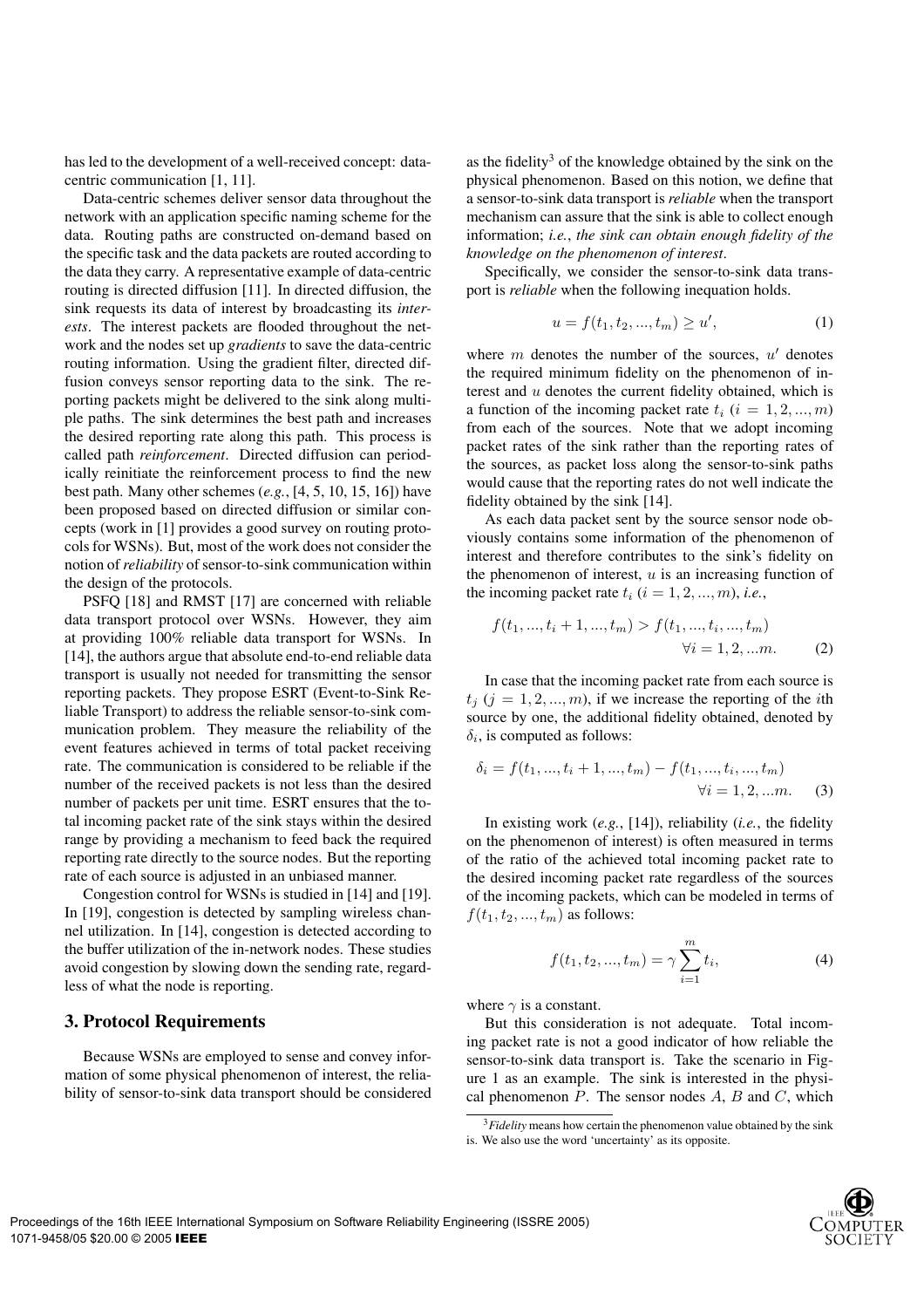can detect  $P$ , are instructed to collect information about  $P$ and report data on  $P$  to the sink. In this scenario, node A is nearer to the physical phenomenon than node B and node C. In most application cases, measurement error is a monotonically increasing function of the distance between the sensor and the phenomenon. Node A may thereby measure the phenomenon data with less error and provide higher certainty of the phenomenon value than node  $B$  and node C. In this scenario, if the sink receives a given number of packets, its fidelity on the phenomenon is related to the proportions of the packets sent by different sources.



**Figure 1. A scenario of the WSN.**

Moreover, according to Equation (3) and Equation (4),  $\delta_i$ is considered constant, which is not true in most application cases.  $\delta_i$  is usually a decreasing function of  $t_i$ . The reporting packets from source  $i$  in one time unit contain redundant information on the measuring phenomenon. The higher  $t_i$ is, the higher the source reporting rate is required, and as a result, the more the redundant information packets from source *i* contain, which consequently causes  $\delta_i$  to decrease.

According to the above considerations, obviously, to save energy, it is better for WSNs to bias packet reporting rates of source sensor nodes according to their current contributions to improve the sink's fidelity on the phenomenon of interest. Therefore, a reliable sensor-to-sink data transport scheme should provide the sink with a mechanism to adjust the reporting rate of each data source dynamically in a discriminative manner.

But, is the contribution of each source node the only factor that influences the decision about source reporting rates? Again, consider the example scenario in Figure 1. If the current fidelity  $u$  of the phenomenon is lower than the acceptable fidelity  $u'$ , we should increase the source reporting rates so that the sink can obtain higher fidelity.

Assume increasing the packet reporting rate of node A by  $r_1$  or increasing the packet reporting rate of node C by  $r_2$  ( $r_2 > r_1$ ) can make the fidelity higher than the acceptable fidelity. Although the sink needs to increase the packet rate from node  $A$  by less than that from node  $C$  to make the fidelity acceptable (because, say, packets from A have higher contribution to decrease uncertainty), increasing node A's reporting rate to reduce uncertainty may not be a better solution in terms of minimizing energy consumption. This is because increasing the reporting rate of node A may counter-intuitively require more energy consumption than increasing the reporting rate of node  $C$  if the communication cost from node  $A$  to the sink is much higher than that from node  $C$  to the sink. Especially when the path from node A to the sink suffers from high packet loss rate, *e.g.*, due to congestion, much energy will be consumed to convey packets along this path.

We propose that source-reporting rates should be decided based on an optimization approach. This sink should determine the reporting rates of sources so that the energy consumption of the WSN is minimized, subject to the constraint that the fidelity of the phenomenon knowledge cannot exceed a given tolerable minimum value. Formally,

$$
\begin{aligned}\n\text{minimize} & \sum_{i=1}^{m} (t_i \times p_i) \\
\text{subject to} & u = f(t_1, t_2, ..., t_m) \ge u' \qquad (5)\n\end{aligned}
$$

where  $p_i$  is the communication cost (*i.e.*, the energy consumed to successfully deliver a packet) for each source  $i$  to the sink.

As  $f(\cdot)$  is application-related, how to determine it and how to solve the optimization problem are beyond the scope of our protocol design. Note that only the sink (*i.e.*, where the application runs) is required to solve this optimization problem. It would not cause any energy overhead at innetwork sensor nodes.

Although solving the above optimization problem is the task of applications, it is vital for a reliable sensor-to-sink data transport protocol to provide information about the communication cost  $p_i$  from each source to the sink, so that the sink can properly decide the reporting rates.

Another important merit of providing end-to-end communication cost is that it can offer a congestion control mechanism. As congestion causes high communication costs, it can be alleviated with a discriminative source-rate control mechanism provided by a reliable sensor-to-sink data transport scheme. The sink can slow down sources that cause congestion and speed up sources with lower communication costs. In the meanwhile, enough fidelity can still be obtained based on the optimization approach discussed above.

In summary, to assure that the sink can obtain enough fidelity of the knowledge on the phenomenon of interest and achieve energy-efficiency, it is necessary for a reliable sensor-to-sink data transport protocol to provide two mechanisms which is listed as follows:

• A dynamic and discriminative source reporting rate feedback mechanism, allowing the sink to adjust the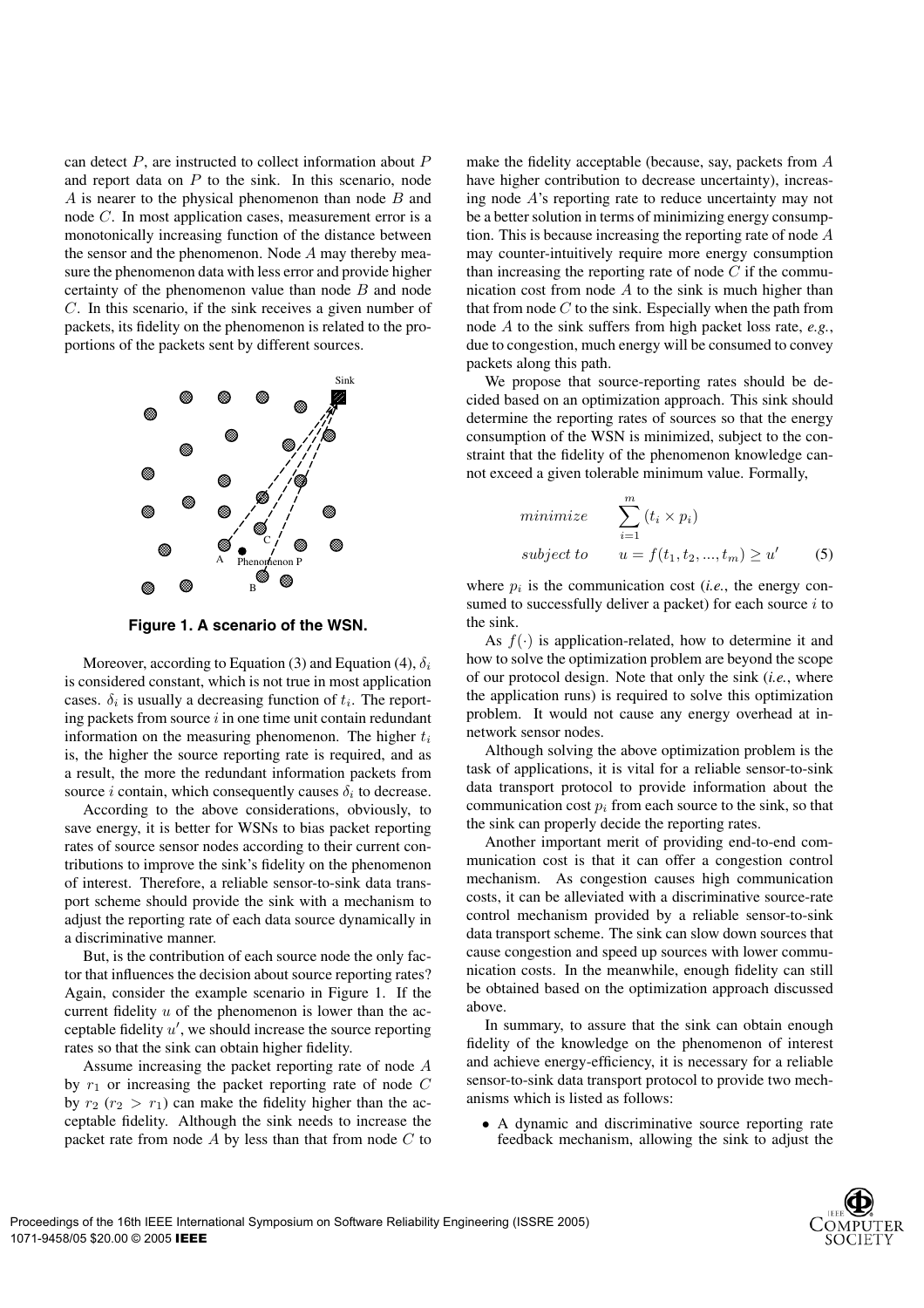reporting rate of each data source.

• A mechanism to provide the sink with the current endto-end communication cost from each source to the sink.

Note that we intend to violate the common *layering* network-protocol principle by somewhat coupling data transport protocol and applications (*i.e.*, let applications solve an optimization problem and feed back required reporting rates of sources). This is based on the features of WSNs. A WSN is usually employed to conduct one or a few specific tasks; *i.e.*, only one or a few specific applications are running at the sink. Traditional layering concept aims at general purpose protocol design. In transport layer design, it aims to provide data transport service for various applications. However, strict layering is not necessary in WSN because applications of a network are always deterministic before a network is set up (whereas, they are not deterministic in traditional networks). Moreover, it is even worse as it would cause much protocol overhead. Violating layering principle and utilizing application information in data transport protocol design can let the application facilitate the data transport protocol to save energy, which is an important merit of this paper.

#### **4. Design Considerations**

#### **4.1. The concept of node price**

As wireless communication consumes most of the energy in WSNs, the energy consumption of local computation at each node can be ignored [7]. Also, even though the packet size of each packet may be dynamic, the inevitable large overhead of the physical layer implementation of traditional wireless communication schemes makes the energy consumption of each packet transmission attempt nearly constant. So, we consider the total number of transmission attempts of the nodes required to successfully deliver a packet as the metric to evaluate the energy cost of the communication. The formal definition is as follows.

*The price of a node* n *is, the total number of transmission attempts all in-network nodes have made to successfully deliver a packet from node* n*.*

We denote the node price of node n as  $NP(n)$ . Obviously, node price is determined by the price of its downstream neighbors, the link loss rate between the node and its downstream neighbors, the end-to-end packet loss rate from its downstream neighbors to the sink, and the proportion of the outgoing traffic allocated to each downstream neighbor. Table 1 describes the symbols employed during our following discussions.

Now we derive the node price of each in-network node in a recursive way. Consider node n sends out  $N$  packets via its downstream neighbors to the sink. The number of

| The <i>i</i> th downstream neighbor of node $n$         |
|---------------------------------------------------------|
| The node price of node $n_i$                            |
| The proportion of node $n$ 's outgoing traffic          |
| that is routed to its downstream node $n_i$             |
| End-to-end packet loss rate from node $n$ to the sink   |
| End-to-end packet loss rate from node $n_i$ to the sink |
| Link packet loss rate from node $n$                     |
| to its downstream node $n_i$                            |
|                                                         |

**Table 1. The descriptions of the symbols**

packets that can successful reach neighbor  $n_i$  is:

$$
\mathcal{N} \cdot \omega(n, n_i) \cdot (1 - h(n_i, n)), \tag{6}
$$

in which the number of packets that can successfully reach the sink, denoted by  $\mathcal{N}_i$ , is:

$$
\mathcal{N}_i = \mathcal{N} \cdot \omega(n, n_i) \cdot (1 - h(n_i, n)) \cdot (1 - p(n_i)). \tag{7}
$$

Therefore, according to the definition of the node price, the total number of transmission attempts that all innetwork nodes have made to successfully deliver  $\mathcal{N}_i$  packets from node *n* via the path along node  $n_i$  is:

$$
\mathcal{N}_i \cdot NP(n_i) + \mathcal{N} \cdot \omega(n, n_i). \tag{8}
$$

The total number of packets that can successfully reach the sink is:

$$
\sum_{\forall i} \mathcal{N}_i = \sum_{\forall i} \{ \mathcal{N} \cdot \omega(n, n_i) \cdot (1 - h(n_i, n)) \cdot (1 - p(n_i)) \}.
$$
\n(9)

The total number of transmission attempts that all innetwork nodes have made to successfully deliver  $\sum_{\forall i} \mathcal{N}_i$  $\triangledown i$ packets is:

$$
\sum_{\forall i} [\mathcal{N}_i \cdot NP(n_i) + \mathcal{N} \cdot \omega(n, n_i)]. \tag{10}
$$

According to Equations  $(6)$ −(10), we can calculate  $NP(n)$  as follows:

$$
NP(n) = \frac{\sum_{\forall i} [\mathcal{N}_i NP(n_i) + \mathcal{N}\omega(n, n_i)]}{\sum_{\forall i} \mathcal{N}_i}
$$
  
= 
$$
\frac{\sum_{\forall i} {\{\omega(n, n_i) [(1 - p(n_i)) (1 - h(n_i, n)) NP(n_i) + 1] \}}}{\sum_{\forall i} [\omega(n, n_i) (1 - p(n_i)) (1 - h(n_i, n))]}.
$$
(11)

The end-to-end loss rate from node *n* to the sink  $p(n)$  is:

$$
p(n) = 1 - \frac{\sum_{\forall i} \mathcal{N}_i}{\mathcal{N}}
$$
  
= 1 -  $\sum_{\forall i} {\{\omega(n, n_i) \times [(1 - p(n_i)) \cdot (1 - h(n_i, n))]\}}$  (12)

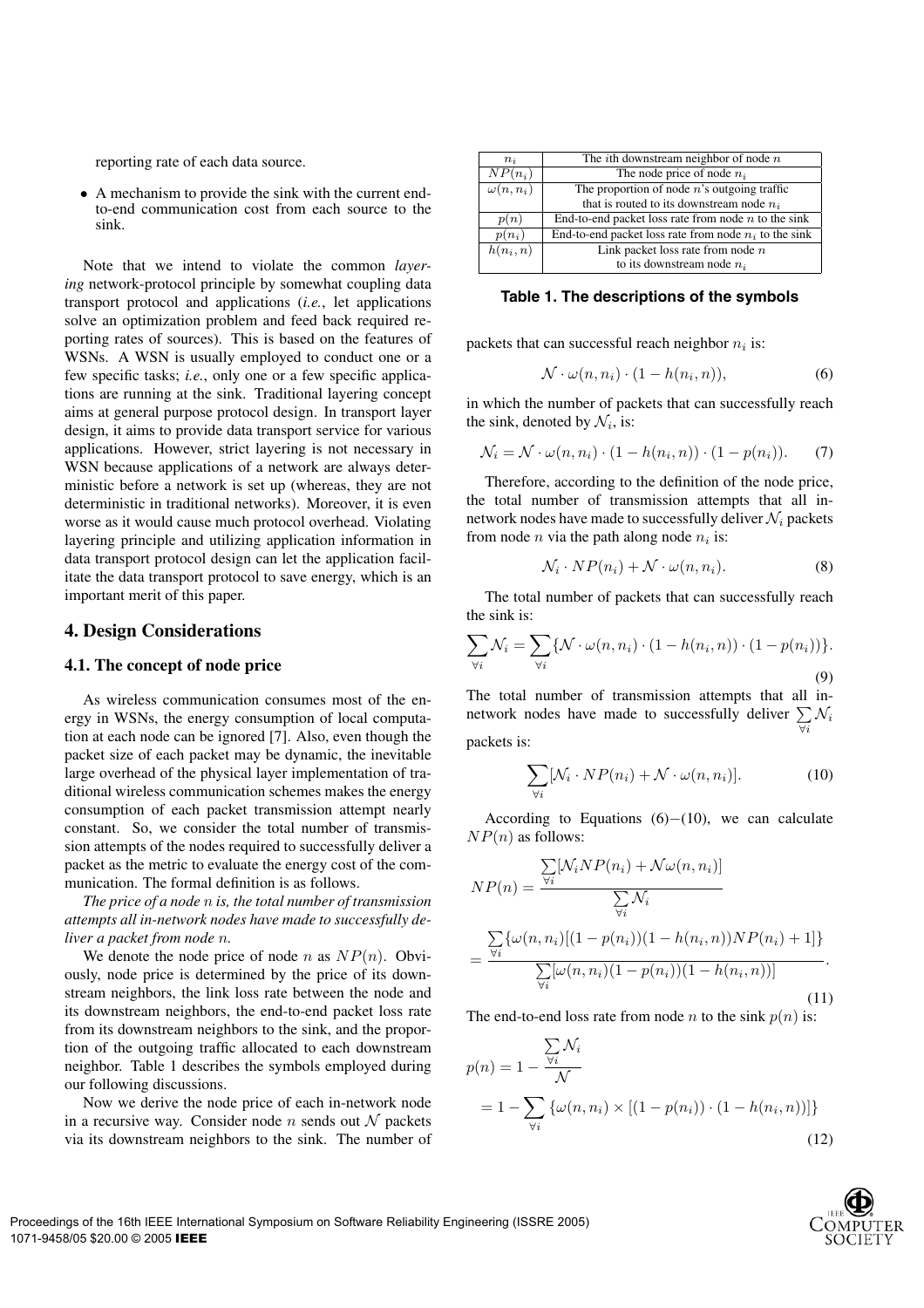As the traffic ends at a sink, the sink always has  $NP(sink)=0$  and  $p(sink)=0$ .

If the link packet loss rates along all the paths of the sensor-to-sink traffic can be obtained with a hop-by-hop feedback mechanism along the reverse direction of the sensor-to-sink traffic, any node  $n$  along the path can calculate its  $NP(n)$  and  $p(n)$  according to Equation (11) and Equation (12) based on  $NP(n_i)$  and  $p(n_i)$  fed back by its downstream nodes  $n_i$  and its outgoing traffic allocation scheme  $\omega(n, n_i)$ .

Because of the dynamic nature of the WSN traffic, the link loss rate is a dynamic variable. Accurate and up-todate hop-by-hop loss rate estimation is necessary to ensure that the price of a node represents the real downstream communication conditions. We will discuss how to obtain the link loss rate in Subsection 4.2 and the routing scheme that determines  $\omega(n, n_i)$  in Subsection 4.3.

#### **4.2. Link loss rate estimation**

There are three situations in which the communication load may change. The first one is that a new task is assigned and the responsible sensor nodes begin to report packets. The second one is that the sink requests the source nodes to change their reporting rates. The last one is that some innetwork nodes decide to change their routing scheme, *e.g.*, a node may begin to send more packets to a downstream neighbor when it finds that the price of the neighbor has become smaller. According to the discussion in [9], link loss rate will increase smoothly as the traffic load gradually increases. PORT ensures that these three situations will cause only a gradual change of traffic load (we defer the discussion of the mechanism to Subsection 4.3 and Section 5). As a result, the packet loss rate will not change quickly in our scheme. It is therefore reasonable to estimate link loss rate based on an EWMA (Exponentially Weighted Moving Average) approach.

We base our link loss rate measurements upon the sequence of the arrival packets' serial numbers (SN). Every node *n* sends packets to each downstream neighbor  $n_i$  with consecutively increasing SN. The receiver, *i.e.*, node  $n_i$  can measure the link loss rate according to the missing SN. Then we can calculate the link loss rate with an EWMA approach. Formally,

$$
h(n_i, n) = \alpha \times h_{-1}(n_i, n) + (1 - \alpha) \times h'(n_i, n) \quad (13)
$$

where  $h_{-1}(n_i, n)$  is the previous estimate of link loss rate;  $h'(n_i, n)$  is the link loss rate according to current sampling<br>results and a is a weighting factor, whose value is selected result; and  $\alpha$  is a weighting factor, whose value is selected empirically according to the traffic features of WSNs. Generally speaking,  $\alpha$  should be set close to 1 when we have *a priori* knowledge that the traffic of the WSN is stable.

As congestion will increase packet loss rate, the link loss rate gives a good indication of the congestion condition. The communication cost metric, *i.e.*, node price, calculated from the packet loss rates, is therefore also influenced by congestion. As a result, reporting rate control and routing based on node price can provide a good congestion avoidance mechanism.

#### **4.3. Routing scheme**

As the price of a node determines the energy efficiency of the communication between the node and the sink, the nodes can make a local optimal decision on where to route packets to minimize their prices. If the in-network node finds that its outgoing traffic is not fully allocated to the current best downstream path (*i.e.*, the traffic is not 100% sent to the preferred downstream neighbor to achieve the smallest local NP), the node will shift the outgoing traffic that is currently allocated to the other downstream neighbors to the best downstream neighbor. Obviously, such an optimization approach always allocates all the traffic to one best path.



#### **Figure 2. An example showing oscillation**

However, the price of a node's downstream neighbors might vary with the change of the node's outgoing traffic allocation. In the worst case, the dynamics of the downstream neighbors' price caused by the node's outgoing traffic allocation change will result in fast routing oscillation. An example is shown in Figure 2. When node  $X$  routes all traffic via its neighbor  $Y$  (scenario 1 in the figure), the path to the sink via Y may get congested. The packet loss rate along the path will increase and so the price of  $Y$  will increase (scenario 2 in the figure). Node  $X$ , to minimize its own price, will then shift all the outgoing traffic to Node Z. As a result, the path via  $Z$  will get congested and the price of  $Z$  will increase (scenario 3 in the figure). Node  $X$  has to shift all the traffic back to node  $Y$  to achieve minimal price. Oscillation is inevitable in this example scenario.

Such oscillation caused by interaction of traffic loads and path cost (in our protocol, it is node price) is a notorious routing problem in data networks [3]. Fortunately, since we can have more than one outgoing path at a time, we can

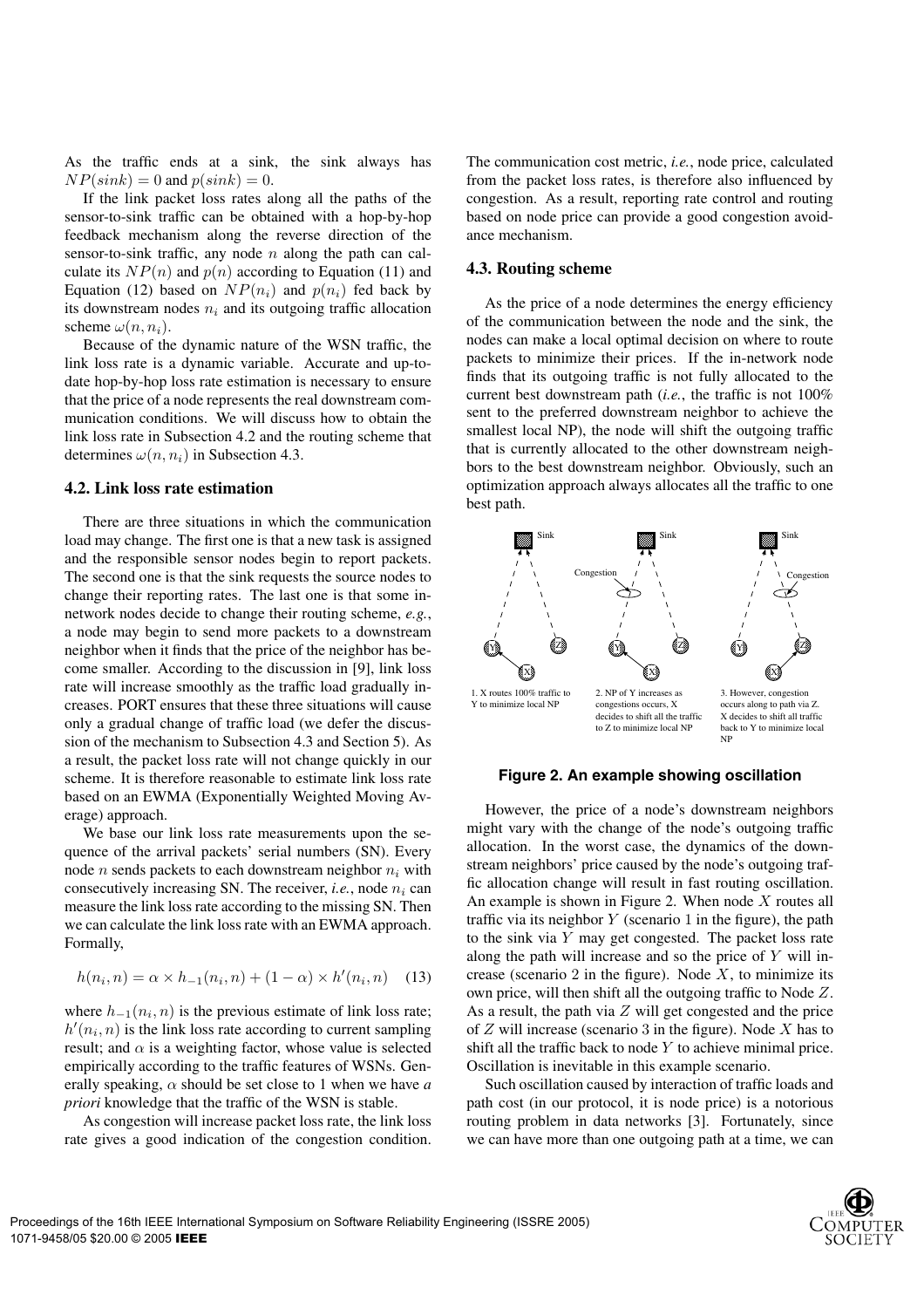avoid such a fast oscillation by shifting the traffic to the new detected best downstream path in a gradual manner. Let us denote the current proportion of outgoing traffic allocated to the bad downstream node (a 'bad' downstream neighbor means that routing through it causes high node price comparing to routing through a 'good' one) with a higher price  $NP_{high}$  as  $\omega(n, high)$ , and denote the price of the good downstream node as  $NP_{low}$ . The proportion of traffic that will be shifted from the bad node to the good node in each decision interval is:

$$
\omega(n, high) \times \frac{NP_{high} - NP_{low}}{NP_{high}} \tag{14}
$$

This scheme assures that the more the difference between the prices of the downstream nodes, the more traffic would be shifted each time. The network can thus adapt to the communication condition changes and avoid fast oscillation with a proper decision period.

If congestion of one selected path occurs, the node price of the neighbor in that path will increase. The node will gradually shift outgoing traffic to a new best path. This scheme could result in an increase of the node's price. If the new best path never gets congested because of the traffic shift, the node will locally avoid congestion by eventually allocating all traffic to the new best path. Otherwise, because the price of the node will eventually influence the node price of the source that sends packets via this node, the sink can decide to slow down the source that keeps sending packets to the congested path and speed up another source, using the rate control scheme provided by PORT.

#### **5. Protocol Description**

When a new task is assigned, PORT employs a similar routing information establishment mechanism to directed diffusion [11] by flooding the task description packet (called *interest* in [11]) to achieve the in-network nodes' neighborhood information. After the task assignment phase, the nodes in the WSN begin to report data packets to the sink if the physical phenomenon of interest can be sensed. The outgoing traffic allocation of a node can be dynamically adjusted during the reporting period according to the feedback about downstream communication conditions sent by its downstream neighbors. The sink also feeds back new reporting rate requirements to source nodes. We elaborate our detailed protocol implementation as follows.

## **5.1. Task initialization**

We employ a reactive routing approach: the sink initiates a task by flooding its interest on some physical phenomenon. The nodes' neighborhood information is initialized as the interest packet travels throughout the network. A node's price is initially set to be the hop number between the node and the sink, and all the loss rates are considered

to be zero. The nodes that are responsible for reporting data begin to report at the desired rate described in the interest packet. In order to ensure that the traffic pattern is changed in a gradual manner, the initial desired reporting rate is cautiously set to a very small value in the interest packet. After initialization, further adjustment will be conducted by the sink as described in the following subsection.

## **5.2. Feedback of newly desired source reporting rates**

A source node encapsulates its node price in its reporting data packets. In this way PORT provides the node price of a data source to the application. If the application at the sink finds that the packets received per unit time provide more or less information on the physical phenomenon of interest than it desires, it will adjust the reporting rates based on an optimization approach. The new desired reporting rate of each source node is fed back to PORT by applications.

The feedback information is sent to the sources by PORT along the reverse path of the sensor-to-sink traffic. The rate control packets are inserted at the head of the sender nodes' queues and sent out with the highest priority. Such rate control packets can also be sent back directly to individual source nodes as implemented in ESRT [14] if the wireless interface of the sink is powerful enough.

#### **5.3. Feedback of wireless communication condition**

The sink, and the in-network nodes that are conveying the sensor-to-sink packets, estimate the link loss rate from each of their upstream neighbors to themselves. The link loss rate and their prices, as well as their end-to-end path loss rates (from them to the sink), are checked in a given time interval. If they find that these values have changed, the new values are fed back to their upstream neighbors. These feedback packets are inserted to the head of the nodes' queues and sent out with the highest priority.

Upon receiving a communication condition feedback packet from a downstream neighbor, a node will re-allocate its outgoing traffic as discussed in Subsection 4.3 if it finds that the current traffic allocation cannot achieve the local lowest price. The new price and path loss rate are calculated according to Equation (11) and Equation (12).

#### **5.4. Fault tolerance and scalability considerations**

In the case that a node dies (silently quitting the task), its upstream neighbor should shift the traffic routed via this node to other nodes immediately. We employ a timer on each node to detect the quitting of its downstream nodes. For each timeout occurrence, if a node fails to receive any feedback information from a downstream neighbor, it considers the downstream neighbor has failed and set the price of the neighbor as infinite to avoid routing packets to it.

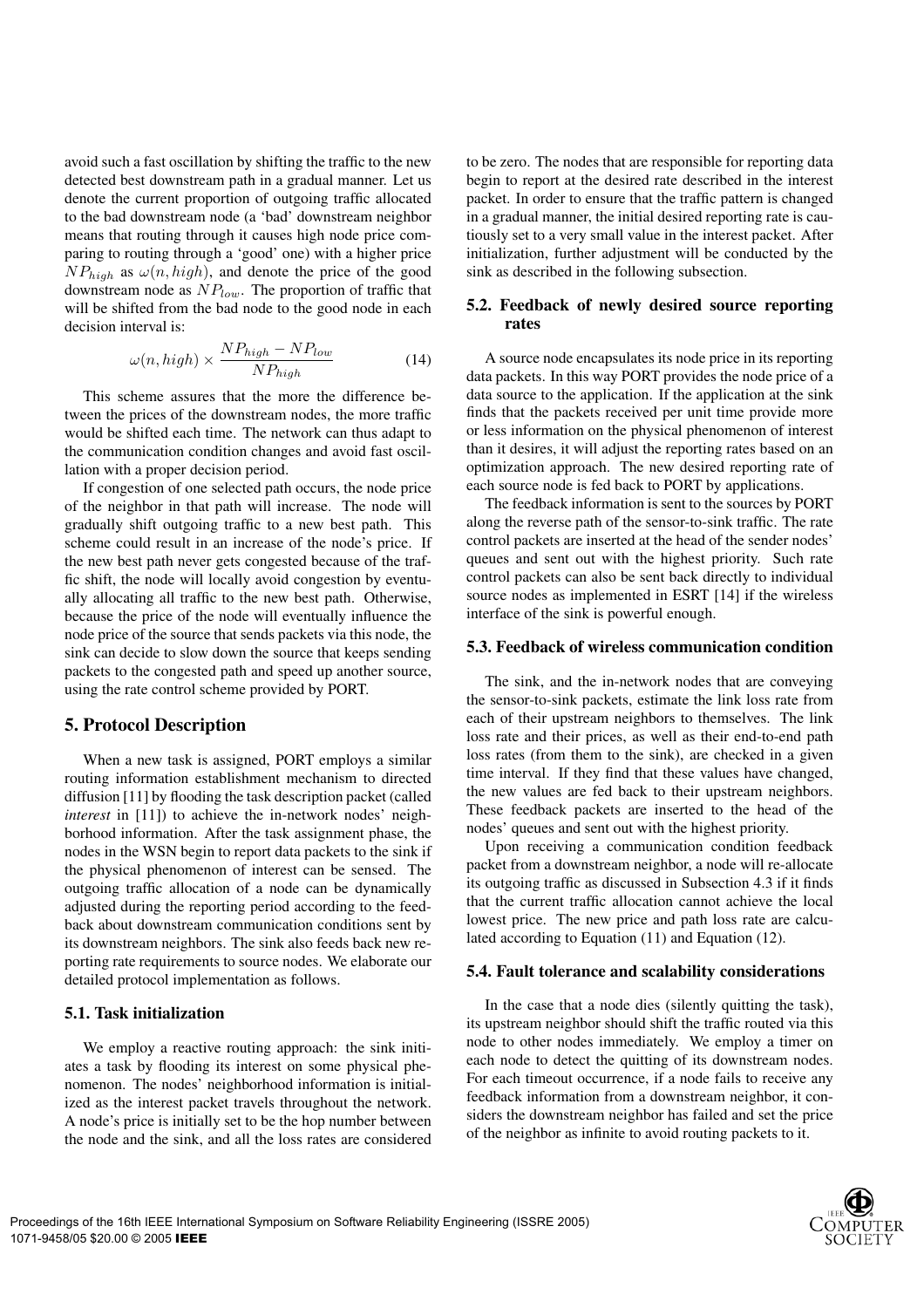If a new node (which could be a newly awakened node, a newly deployed node, or a node that recovered from a previous failure) detects an ongoing task, it might decide to join the routing task. In this case, the node will broadcast to its neighbor nodes to inform them that it is up. Neighboring nodes will send it their prices. The node selects some nodes with the lowest prices as its downstream neighbors and sends its own calculated price and the path loss rate to those neighboring nodes with larger prices. Upon receiving this information, those neighbors with larger prices will consider the node as a possible downstream neighbor. In this way, the new node joins the routing task.

#### **6. Protocol Evaluation: A Case Study**

To verify PORT, we code it over NS-2 [8]. As discussed above, PORT is employed to facilitate the sink to achieve reliability. To perform simulations, an application model should be specified. Although we verify PORT in a given application case, note that more sophisticated models could be employed in real world applications. The performance of PORT is surely influenced by the application, as it is the application that determines the reporting rates of the sources. The aim of our simulations is to show that with a proper decision on source reporting rates, PORT can effectively facilitate the sink to achieve energy-efficiency and maintain reliability.

Without loss of generality, PORT can be applied in many application scenarios for energy saving. The prerequisite is that the application should determine reporting rates of sources dynamically according to the data reported by the sources and the communication cost reported by PORT.

#### **6.1. Simulation model**

In our application scenario when conducting simulations, the sink is interested in a phenomenon with physical position  $(x, y)$ . m nodes that are close to the phenomenon measure the physical value of that phenomenon and report each measurement value with a packet sent to the sink. For simplicity, assume that the *j*th measurement value of node  $i(i = 1, 2, ..., m)$ , denoted by  $s_{i,j}$ , is one-dimensional. The measurement model is

$$
s_{i,j} = X + e_{i,j} \tag{15}
$$

where  $X$  is the true value of the phenomenon parameter;  $e_{i,j}$  is the error of the *jth* measurement of node *i*. Assume  $e_{i,j}$  ( $j = 1, 2, ...$ ) are Gaussian-distributed with zero mean and with standard deviation  $v_i$ .  $v_i$  is related to the physical distance d between node i and  $(x, y)$ . For simplicity, we set it as follows, which means that the uncertainty of each measurement is directly proportional to the square of the distance d.

$$
v_i = 0.0001 \times d^2 \tag{16}
$$

The sink fuses the data received from node  $i$  in one second by calculating the mean of them (we denote the incoming packet rate from node i as  $t_i$ ). The sink then calculates the average of the fused result of each node as the value of the phenomenon.

$$
\frac{1}{m} \cdot \sum_{i=1}^{m} \left( \frac{1}{t_i} \cdot \sum_{j=1}^{t_i} s_{i,j} \right) \tag{17}
$$

Thus, the sink's uncertainty  $v$  on the value of the phenomenon is calculated as the standard deviation of the error:

$$
v = \sqrt{\frac{1}{m^2} \cdot \sum_{i=1}^{m} \frac{\theta_i^2}{t_i}}
$$
 (18)

where  $\theta_i$  is the standard deviation of  $t_i$  measurements (*i.e.*,  $s_{i,j}, \forall j = 1, 2, ..., t_i$  of source i, obtained statistically.

In our simulations, we compare two sensor-to-sink data communication protocols: one is a directed-diffusion-based shortest path routing scheme with an ESRT-like unbiased report rate control approach (denoted as scheme 1); the other is PORT (denoted as scheme 2).

|   |    |         |                     |                       |                     |                     |                 |   | Sink |                                   |
|---|----|---------|---------------------|-----------------------|---------------------|---------------------|-----------------|---|------|-----------------------------------|
| o |    |         | œ                   | ▩                     | ∞                   | œ                   |                 | ◉ | D.   |                                   |
| ø | Ø. | o       | ۵                   | ۵                     | ▩                   | œ                   | œ               | ø | ◉    | œ                                 |
| ◉ | ▩  | ▩       | ۵                   | œ                     | ◎                   | ۵                   | ▩<br>${\rm P6}$ | ۵ | ۰    | P9<br>$_{\rm PS}$<br>$\bullet$ P7 |
| ◉ | œ  | œ       | œ                   | ø                     | ⊜                   | ◎<br>P <sub>5</sub> |                 |   |      | ø                                 |
| o | œ  |         | œ                   | г<br>$\ddot{\bullet}$ | ۵<br>P <sub>4</sub> |                     | ൈ               | ◎ | ◎    |                                   |
| ۵ | ᢁ  | œ       | ◎                   | œ<br>P3               | ◉                   | œ                   |                 | ۵ | ۰    |                                   |
| ø | ▩  | ۵       | ▩<br>P <sub>2</sub> | ۵                     | œ                   | a                   | œ               | ۵ | ۰    |                                   |
| e | ◉  | ◎<br>P1 | ۵                   | e                     | 0                   | ▩                   |                 | ◎ | ◉    | <b>Legend</b>                     |
| ◉ | œ  | œ       | Ø.                  | ø                     | ۵                   | Ø                   |                 | o | ◉    | Sensor node<br>œ<br>Sink          |
| ◎ | ▩  |         | ۵                   | ▩                     | ⋒                   | ۵                   |                 | ۵ | ۰    | Phenomenon point                  |
|   |    |         |                     |                       |                     |                     |                 |   |      |                                   |



The original locations of the sensor nodes are in a gridlike way shown in Figure 3. For each simulation (*i.e.*, for each location of the phenomenon point), we change the location of each sensor node (except the source nodes and the sink) *randomly in a uniform manner* in a  $100 \times 100m$  square which centers on its original location shown in Figure 3 for 20 times. We average the simulation results for each settings of node locations.

The sink is in the top-right corner of the network. The wireless parameter settings are the same as the study of directed diffusion [11]. Detailed settings of the simulation network are shown in Table 2.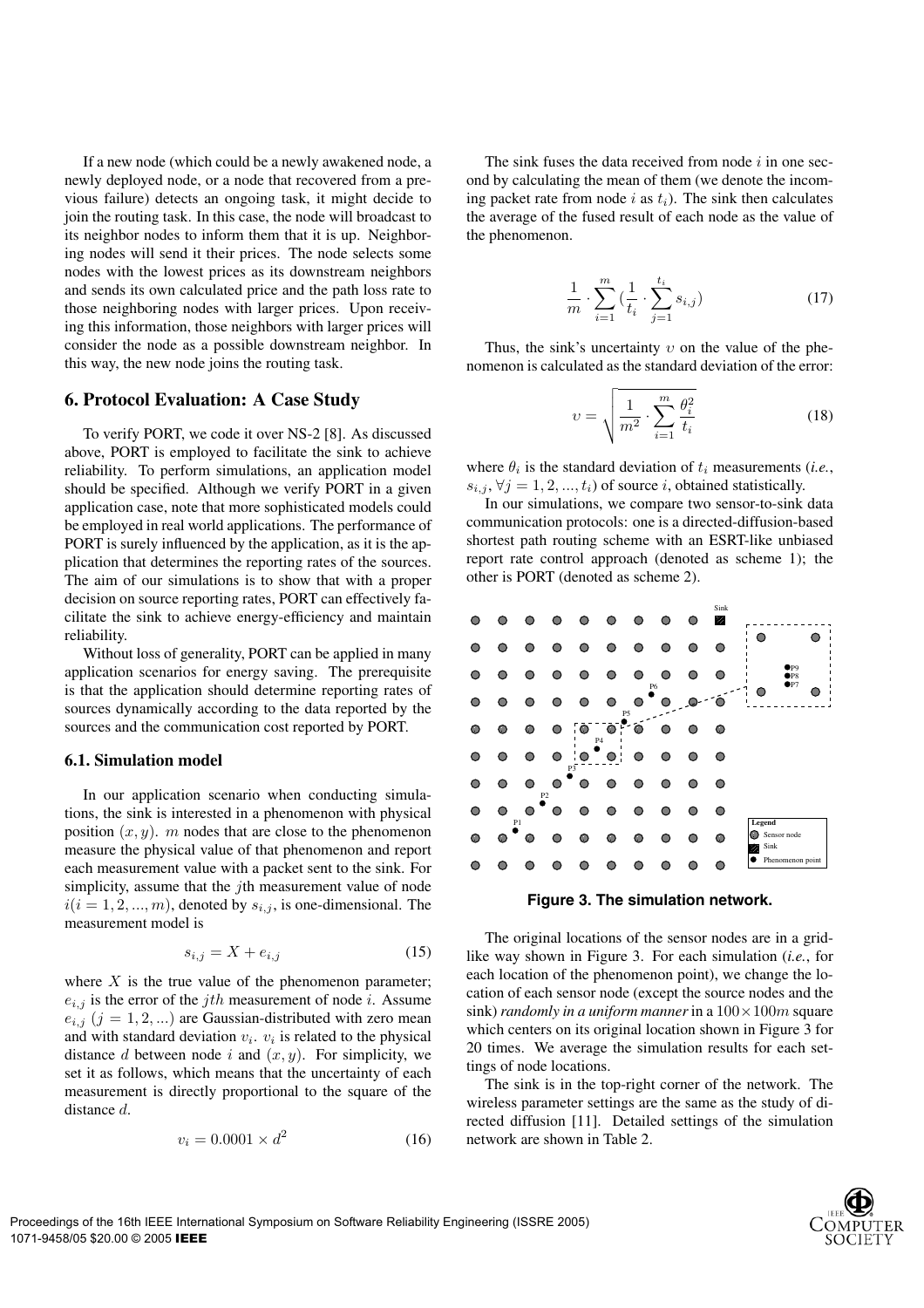| Area of sensor field            | 1350m*1350m             |
|---------------------------------|-------------------------|
| Number of sensor nodes          | 100                     |
| <b>MAC</b>                      | <b>IEEE 802.11</b>      |
|                                 | without CTS/RTS and ACK |
| Radio power                     | 0.2818 W                |
| Packet length                   | 36 bytes                |
| Transmit power                  | 0.660 W                 |
| Receive power                   | 0.395 W                 |
| IFO length                      | 50 packets              |
| Simulation time at each setting | 500 seconds             |
| Feedback / decision period      | 1 second                |

**Table 2. Simulation network settings.**

#### **6.2. Energy consumption comparison**

To study the total energy consumptions, we set the phenomenon at six different positions marked by  $P1 - P6$  in Figure 3. For each setting, a set of different uncertainty values are required by the sink. For each uncertainty requirement, the four nearest nodes report their measurements to the sink in 500 seconds. Figure 4 shows the total energy consumptions of the whole network under these two protocols given different uncertainty requirements when the phenomenon points are at different positions.



**Figure 4. Energy consumption comparisons.**

The results show that PORT can save 10% to 30% of the energy consumption, compared to an existing scheme which employs unbiased source reporting rate control. This is not surprising, as PORT biases the reporting rates of the sources according to their contributions to reduce the uncertainty of the phenomenon value and their prices, which is a more energy-efficient approach.

PORT saves more energy when a smaller uncertainty is

required. This is because, when a small uncertainty is required, large source reporting rates are needed. As a result, traffic load is high. Packet loss rate along the sensor-to-sink path is then also high. PORT can allocate traffic to alleviate congestion. In this case, PORT saves much more energy than the existing scheme.

Moreover, the results show that PORT can satisfy a smaller uncertainty requirement (uncertainty requirements less than 0.12 in Figure 4(a) and Figure 4(b), 0.11 in Figure 4(c), 0.10 in Figure 4(d) and Figure 4(e), and 0.09 in Figure 4(f)). In the very small uncertainty requirement cases, large source reporting rates of the sources overload the network capacity. The network severely congests and thus cannot provide the sink with enough packets. The uncertainty requirement cannot then be fulfilled. As PORT can alleviate congestion by routing via different paths, it allows higher reporting rates than existing schemes and hence it can fulfill a smaller uncertainty requirements. It shows that PORT provides a better congestion avoidance scheme.

### **6.3. The impact of reporting sensors' uncertainty distribution**

To study the impact of the reporting sensors' uncertainty distribution, we set the phenomenon point at three different places in the network grid marked by  $P7 - P9$  in Figure 3. Also, four nodes in the corners of the grid are reporting their measurements. Note that the closer the phenomenon point to the center of the grid, the more similar are the contributions of the four sources. Figure 5 shows the total energy consumptions of the whole network under these two protocols given different uncertainty requirements and different phenomenon positions.



**Figure 5. Energy consumption comparisons: different phenomenon positions in a grid**